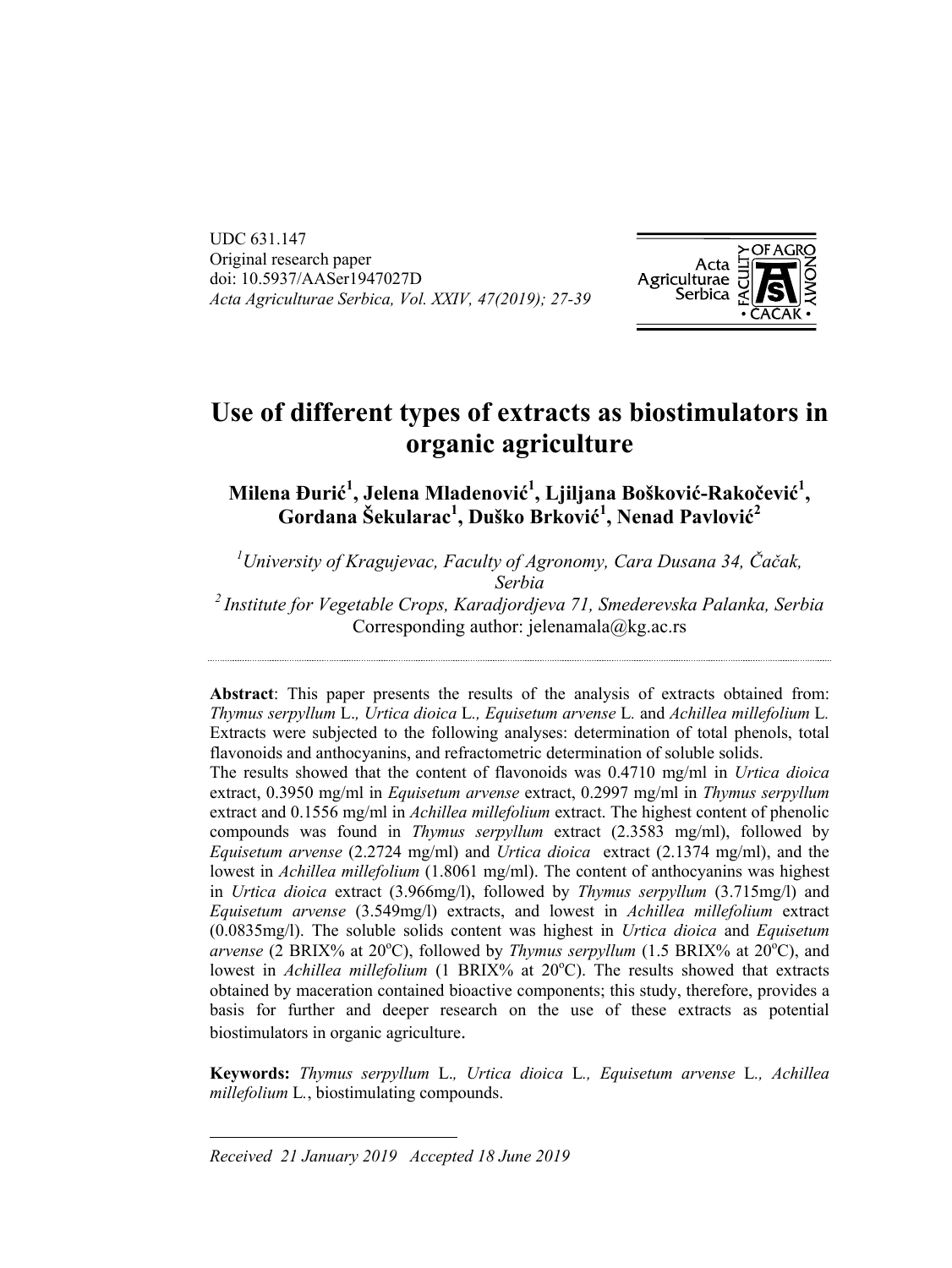#### **Introduction**

Organic farming is a form of agriculture based on the use of crop rotation, green manure, compost and biological control of insects. Organic production involves the use of fertilizers and pesticides (herbicides, fungicides and insecticides) which are considered natural, whereas synthetic fertilizers and pesticides, growth regulators (hormones), antibiotics in live animals, genetically modified organisms, human sewage waste and nanomaterials are excluded or severely restricted. Due to the specific nature of organic production, in particular restrictions on the use of plant protection products, it is necessary to combine all available measures to address plant protection problems. Organic farming methods are internationally legally regulated and implemented by many countries, and are based on standards set by the International Federation of Organic Agriculture Movements, established in 1972 (http://www.serbiaorganica.info/organska-poljoprivreda).

The market for organic food and other organic products has been rising rapidly since 1990, reaching a value of 63 billion dollars in 2012. Such requests have led to an increase in areas where organic production principles are applied. This growth from 2001 to 2011 is around 8.9% per year. Organic production in 2011 was applied to approximately 37 million hectares, accounting for about 0.9% of world arable land. Organic production in the Republic of Serbia is increasingly popular and economically significant. Thanks to potentials that are reflected in fragmented land and non-contaminated soil, this type of agriculture encourages the consumption of healthy food within the region, creates a basis for the development of ecotourism, reduces production costs and significantly contributes to the preservation of the socio-cultural heritage of rural areas. A constant tendency towards increasing yields has led to soil degradation, environmental pollution and health-related unsafe food.

The production of medicinal herbs is accompanied by a range of problems, such as lack of organization, fragmentation of programs, lack of equipment, a gap between science and practice, a limited number of cultivated species, unsuitable varieties, small variable yields, insufficient quality, undeveloped market. Today, the situation is gradually changing. Many of the problems have been overcome, and the structure of medicinal herb production has been significantly improved. New varieties are being introduced and the results of scientific research have been increasingly used. The number of commodity producers is increasing both in the social and the private sector, with the cultivation of medicinal herbs as their only or main interest. Production is specialized or concentrated in certain farms, where it assumes the character of their main economic activity. This production is expanding, resulting in an increased breeders' interest in learning new methods and ways of improving the production. The use of synthetic preparations is not permitted; therefore, in practice, "domestic" natural pesticides are increasingly used, and manufacturers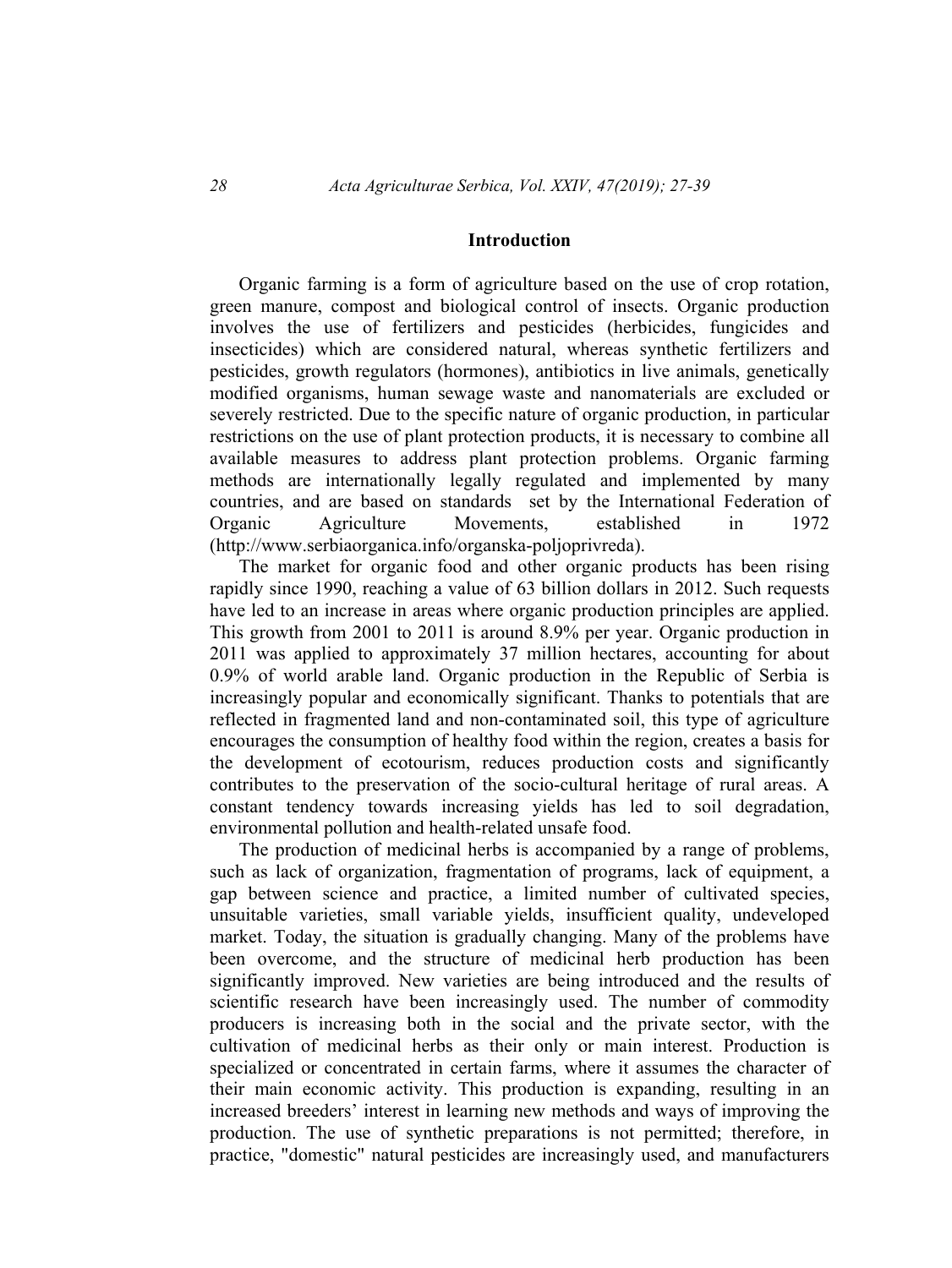often independently produce proven and effective alternative pesticides (Vlahović and Puškarić, 2013). In recent years, interest in essential oils as possible substitutes for conventional synthetic pesticides has been growing (Oljača, 2012). In organic agriculture, many medicinal and herbal plants have multiple roles.

Biostimulants are substances that improve the immune system of cultivated plants and positively affect their metabolism (Kolomaznik *et al*., 2012), and can be applied at different stages of plant growth and development (Tkalec *et al*., 2010). They may contain: humic acids, hormones, amino acids and other physiologically active substances (vitamins, polysaccharides, etc.), individually or in combination (Zeljković, 2013). Biostimulators reduce stress under unfavorable temperatures, increase yield, reduce harmful consequences in the event of drought, freezing, mechanical and chemical damage, as well as in cases of viral plant infection (Maini, 2006). Also, they are often used to treat seed before sowing (Jankauskiene and Surviliene, 2009). Biostimulators (plant hormones, vitamins, etc.) stimulate seed germination, especially under stressful conditions (Záborsky *et al*., 2002). Also, they drive the biological activity of plants, simultaneously acting on the plant, root and soil microflora (Jelačić *et al*., 2006).

Nettle (*Urtica dioica*) is a herbaceous perennial plant. Some species have been used in folk medicine since ancient times for exceptional medicinal properties. Nettle grows on terrains rich in nitrogen, and reaches a height of up to one meter at the flowering stage. Products based on nettle extract are rich in nitrogen (phytostimulants) and promote the growth of cultivated plants. Also, they contain plenty of oligoelements, which work well on leaves, and are also used as acaricides against the red spider. Nettle extract also has a repelling effect on many other insects. A thick nettle solution is used as a fungicide and repellant. Nettle has an unpleasant smell and repels mites from leaves, thus controlling brown rot. For its preparation, only apical parts of the nettle are used – one kilogram of the plant is immersed in 10 liters of water and allowed to stand for 10 to 15 days in the shade (preferably at about 18°C). The solution will thicken and turn brown. It is ready for use when air bubbles are no longer generated at the surface. It is best to use it in the vegetation growth period, every three weeks. Before use, the solution is diluted with water in a ratio of 1:7 and poured into a sprayer to treat plants and the surrounding area. It is necessary to leave it in a dark place in a sealed container for up to 12 months. For a solution against the celery flies, 224 g of young nettle plants should be soaked in water for a week, then processed and the concentrated solution is ready for use. It can be used on vegetables and fruits. It repels some types of insects, and at the same time strengthens the plant through foliar savings. Nettle positively affects the growth and reproduction of a large number of crops when grown at 1:100 in relation to the main crop. Also, some insects (carrot fly) will rather feed on nettle than carrots, and in this way nettle protects the crop. Freshly harvested nettle can be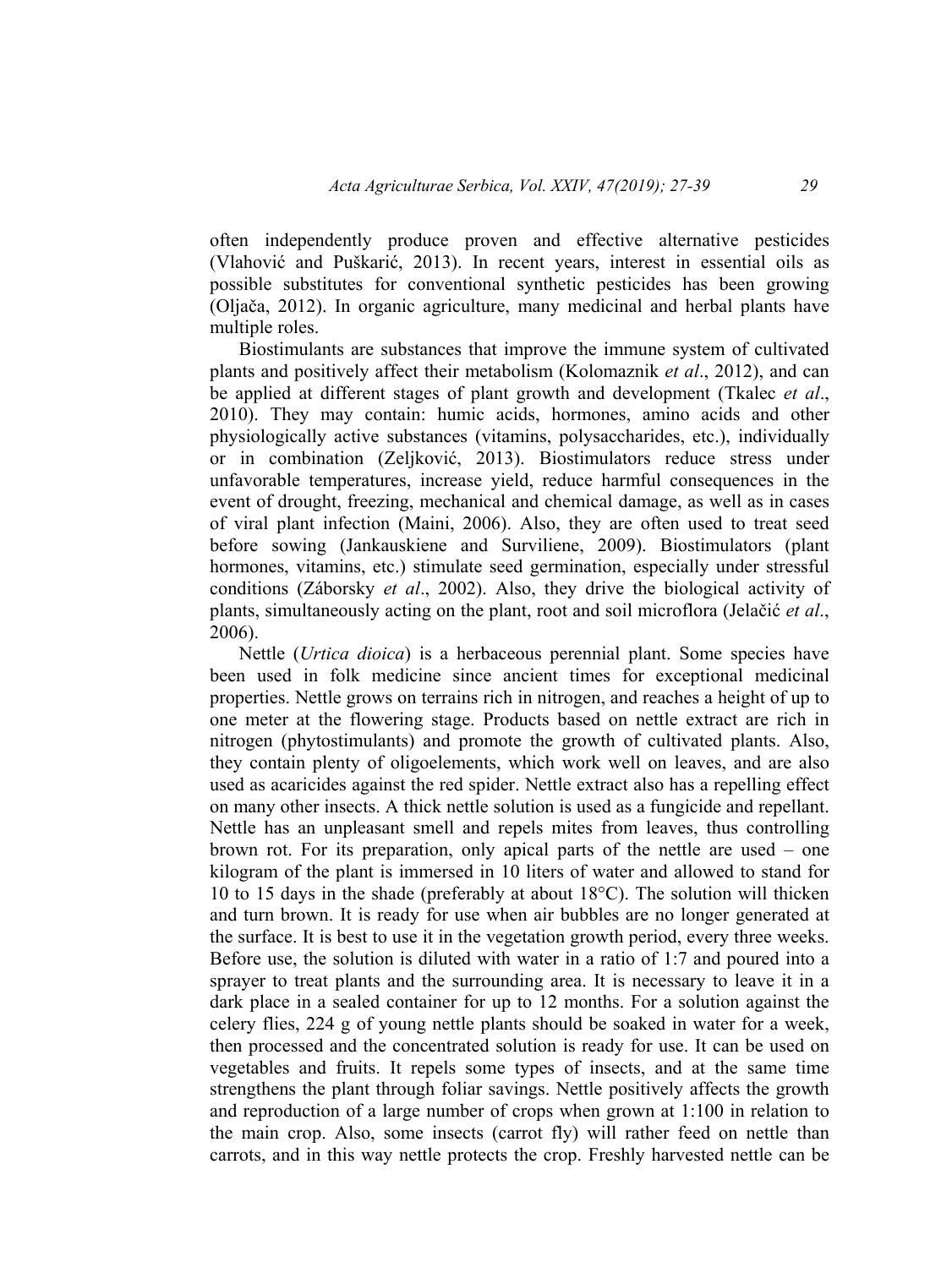put into kitchen cabinets to repel flies and moths. In order to be used as a spray solution, chopped nettle is covered with cold water and left to stand for two days. Then, plants are sprayed with a 5% solution of the liquid obtained. The macerate is used to suppress aphids. It also works against some plant diseases. Nettle plants can be macerated, allowed to stand for 4 days and added to the macerate from *Equisetum arvense* at a ratio of 1:1.5, and then 20 L of water is added. It can be applied to the leaves of plants attacked by the red spider. If 1 kg of sugar is added to these 20 liters along with 1% of macerate from the *Marsiglia migliore* extract, it acts curatively against some crop diseases.

The yarrow (*Achillea millefolium*) is widespread and grows along the edges of arable land, in sunny slopes, pastures, along roads and paths. If the soil is poor in nutrients, yarrow can serve as an indication of the lack of nitrogen and other nutrients in the soil. It can also be grown in plantations because it is not a demanding plant. In the same plot, it can be grown for up to 5 years. It is a perennial plant whose root is rising with rice. It has a pleasant smell, and it flashes from June to October. It is being read in full bloom during June, July and part of August. A flower with a stem of up to 15 cm in length or only a flower with a stem length of 2 cm is read. Haywood grass is dried connected in small buckets on a swing or in dryers. Dry plants have an extremely aromatic fragrance. They are stored in paper bags and cardboard boxes, in dry and cold rooms, protected from light for about 1.5 years. In addition to its medicinal properties, yarrow is often used for herbal preparations in organic agriculture. The plant in the garden attracts insect pollinators, primarily bees and bumblebees. It is a natural repellant, which repels ants, bugs, flies and mosquitoes.

*Equisetum arvense* is a perennial plant with a thin horizontal root. The permanent underground part of the stem is black in color and, like a thread, it extends into depth and width. It is very resistant. It contains alkaloids, flavonoids, glycosides, carotene, vitamin C, organic acids, tannins, resins and macro- and microelements. The field horsetail has fungicidal properties. Tea from the diet is very important in organic production because it acts against several fungal diseases (ashtrays, mushroom, leaf rust, dander). Preparations are made from 1 kg of dry or 3 kg of fresh plants. Harvest should be done in the morning and plants should be dried in the shade to preserve color and odor. The plants are put in cold water and cooked for up to 20 minutes in 20 liters of water. The resulting product is processed and 80 liters of water is added to the solution, and then the plants are treated. The plant, like nettle, can also be used to protect crops. Three kg of fresh plants are immersed in 100 liters of water and allowed to ferment for twenty days. When fermentation stops (there is no new foam), the preparation is processed, and 300 liters of water are added to the resulting solution and watered by the plants. The resulting liquid can also be used to dissolve potassium soap in the process of suppressing plant and chaff.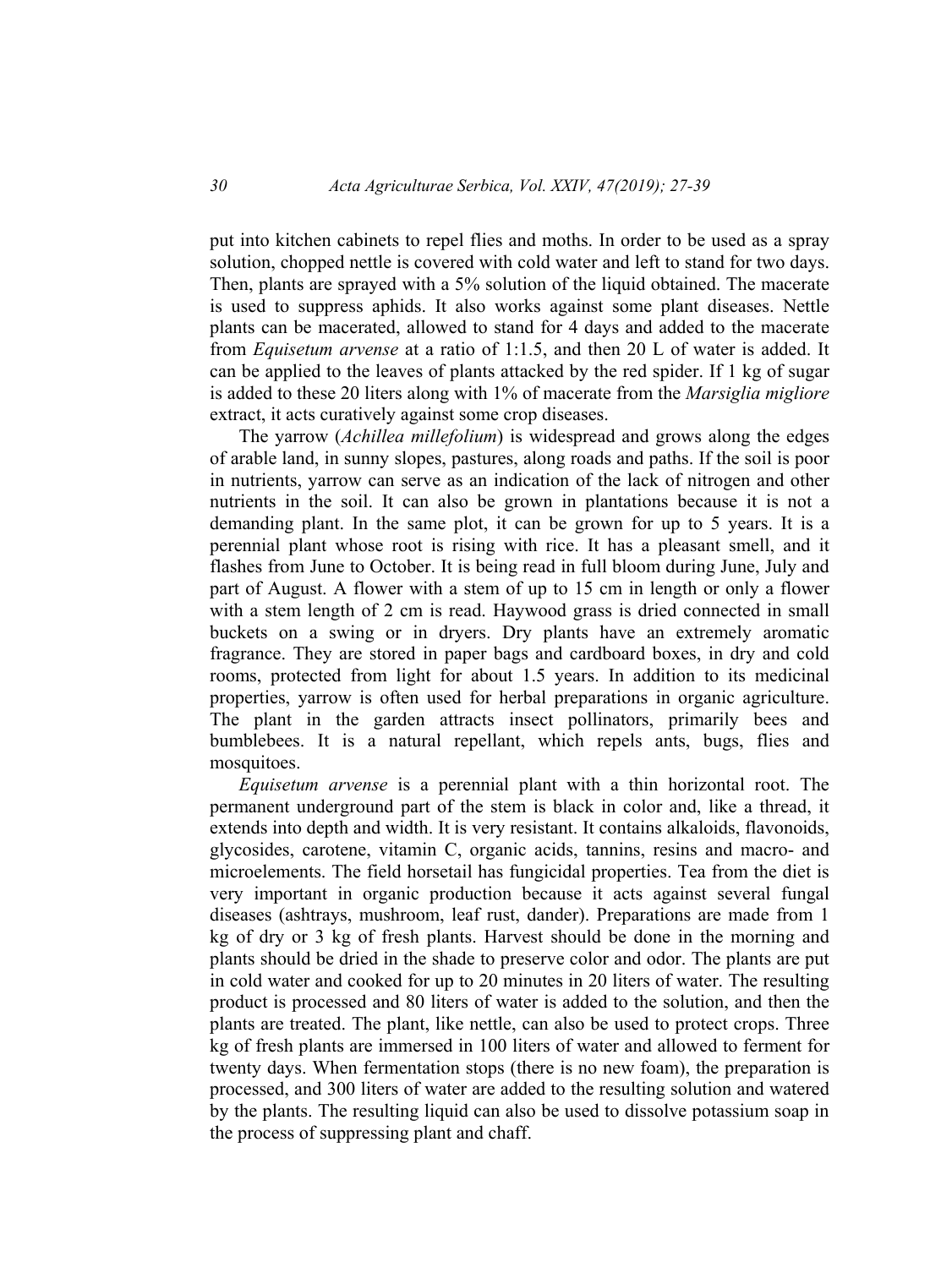Wild thyme (*Thymus serpyllum*) is a herbaceous perennial plant with a oneyear herbaceous tree. The root is perennial, very branched, with a plethora of small veins. The whole plant has a pleasant smell and taste. The fragrance is intense, especially at the time of flowering. It blooms from May to September.

### **Material and methods**

Four spice and medicinal plants served as the subject of the research, i.e. wild thyme (*Thymus serpyllum*); nettle (*Urtica dioica*); field horsetail (*Equisetum arvense*) and yarrow (*Achillea millefolium*).

The following analyses were performed:

-preparation of macerates and determination of the contents of total flavonoids, total phenols, total anthocyanins and soluble solids.

-**Preparation of macerates:** Already triturated plant material (20 g) is covered with a solvent (200 ml per liter of distilled water) and protected from the sunlight with aluminum foil. The maceration was carried out for 2 hours with occasional stirring at room temperature. After two hours, the plant material from the macerate was separated by filtering through filter paper (a black strip). The solvent was removed by evaporation in an aqueous bath, and the resulting extract was dried to dryness (dry extract weight was not measured, and therefore the yield was not calculated).

-**Determination of total flavonoid content:** The method is based on the ability of flavonoids to complex with metal cations (such as  $Al^{3+}$ ) forming chelates (Figure 1). Delocalization and movement of UV and VIS absorption strips by about 50 nm to higher wavelengths (achromatic effect), i.e. the color of the solution turns from yellow to yellow-green or more intense yellow.



*Figure 1.* Construction of the flavonoid chelate with  $Al^{3+}$  jon

#### *Reagents:*

Rutin solution was made as follows: 0.1 g of rutin was dissolved in distilled water in a 50 ml beaker. The solute content was quantitatively transferred to a measuring vessel of 100 ml by means of a funnel. A 50 ml glass was washed with distilled water and after washing the contents of the beaker were again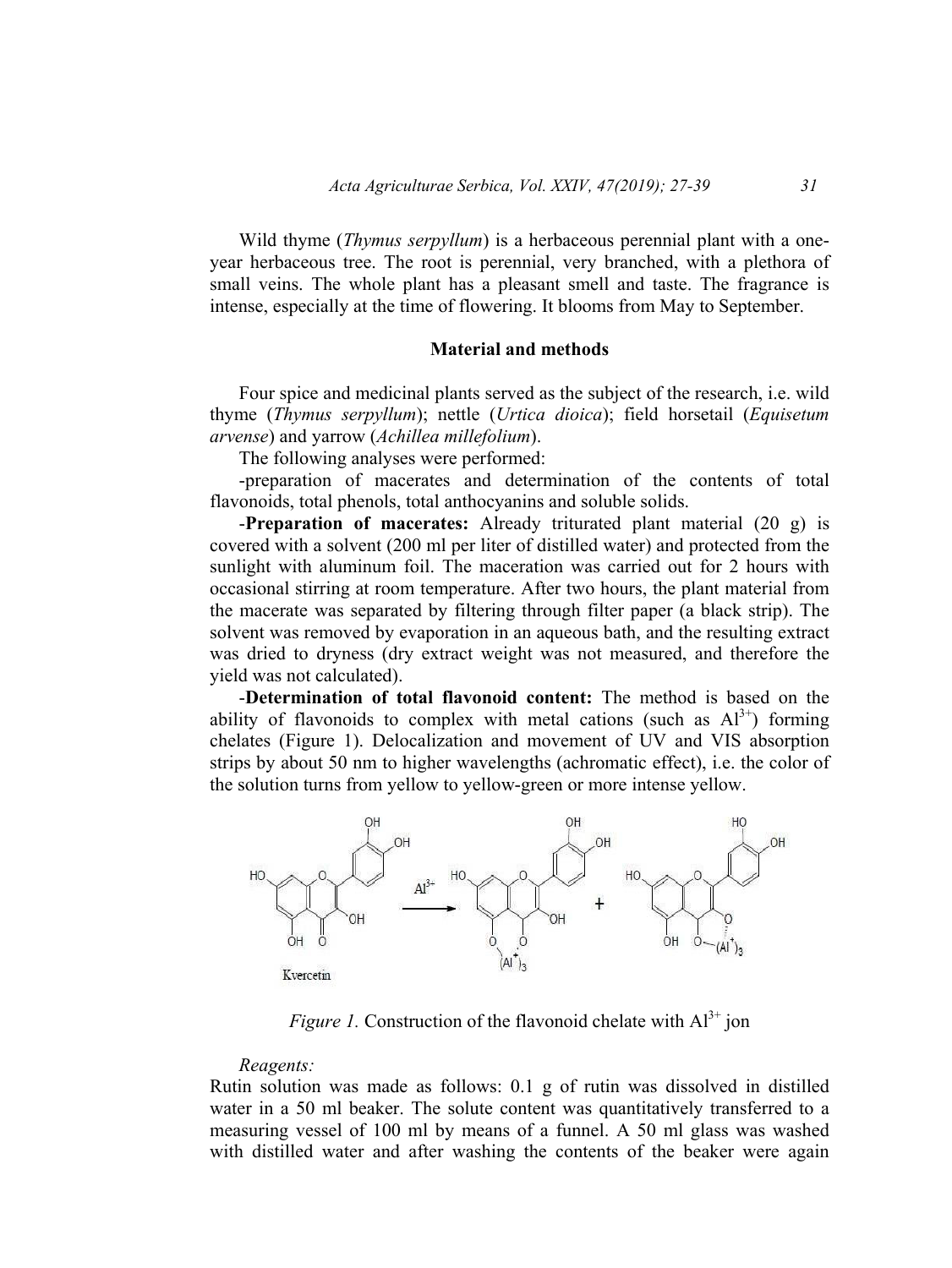transferred to a 100 ml measuring vessel. By adding the measuring vessel to the line, the concentration of the parent solution (m) of rutin is 1 mg/ml. Five standard solutions of the above concentrations were prepared, and absorbance was measured spectrophotometrically for each concentration at  $\lambda = 430$  nm. Then, a plot of absorbance vs. concentration was drawn. In this way, the calibration diagram of rutin was used to determine flavonoids (Figure 2).

**Determination of total phenols** was determined by the Folin–Ciocalteu method. The method is based on the color reaction of phenol with Folin– Ciocalteu reagent. Folin–Ciocalteu reagent is a mixture of blue-colored phosphonoframine and phosphomolybdic acid, which are reduced to tungsten oxide and molybdenum oxide during the oxidation of the phenolic compounds (Ough and Amerine, 1988). Five standard solutions of the above concentrations were prepared and absorbance measured spectrophotometrically for each concentration at  $\lambda$  = 765 nm. Then, absorbance was plotted against concentration. In this way, a glycolic acid calibration diagram was obtained for the determination of total phenols (Figure 3).

For the **determination of total anthocyanins**, the extracts were prepared by maceration. The procedure involved grinding of the plant material (20 g), extracted with a solvent (200 ml of distilled water) and stored in flasks protected from sunlight with aluminum foil. The next step is macerate filtration and the solvent was removed by evaporation in a water bath. After evaporation, the residue was poured into a standing vial and dried to constant weight. As dry extract weight was not taken, yield was not calculated. Extract solutions were made by 0.1 g of the extract dissolved in distilled water in a 100 ml vessel. By adding to the line, an extract concentration of 1 mg/ml was obtained.

The determination of the total anthocyanin content was based on the pHdiffraction method. The process was carried out by measuring 1 ml of extract which was quantitatively transferred to a 25 ml measuring vessel. The measuring vessel should be supplemented to a measuring line with buffer  $pH = 1.0$ . Another 1 ml extract was added to another 25 ml measuring vessel, and buffer pH = 4.5 was added to line. The solutions were allowed to stabilize for 15 minutes. The determination was performed spectrophotometrically by measuring the absorbance of the prepared solutions at wavelengths of 510 and 700 nm. Based on the measured absorbances and using the equations below, the content of total anthocyanins was determined:

 $A = (A510 \text{ nm }pH 1.0 - A700 \text{ nm }pH 1.0) - (A510 \text{ nm }pH 4.5 - A700 \text{ nm }pH$ 

4.5)

Anthocyanin content (mg/100g)  $(A \times Mw \times DF \times 1000)/\epsilon$ A-absorbance  $E-Cyd-3-glu$  molar adsorption  $(26900)$  – coefficient

 $Mw$ -The β-molecular weight Cyd-3-glu (449.2)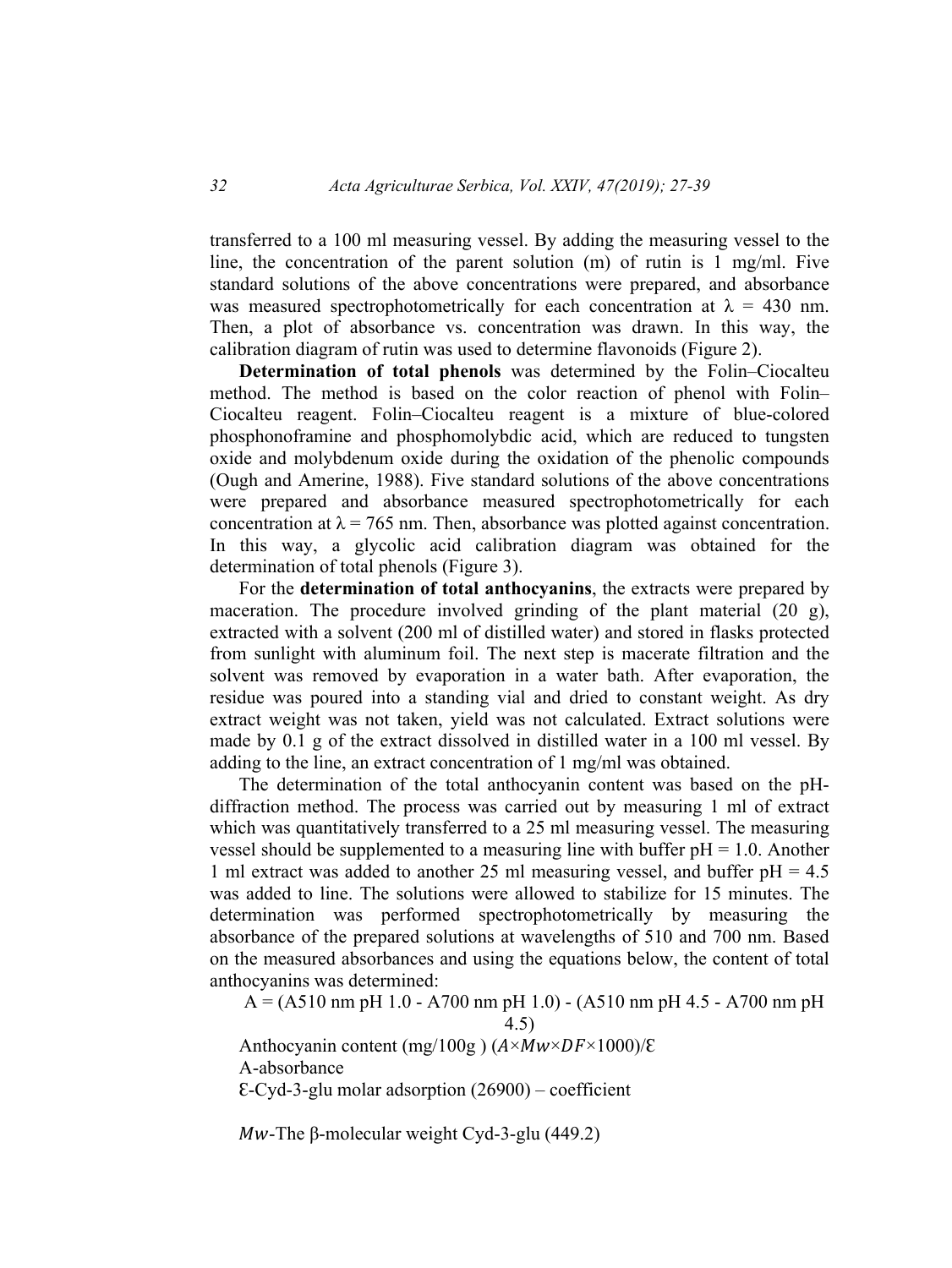DF-dilution factor (in our case it is 25, since 1 ml of the extract was diluted 25 times in buffer).

Refractometric determination of soluble solids

Principle of determination: Taking soluble solids readings directly from the scale on a handheld refractometer.

Determination procedure: A drop of test extract is placed between two prisms, and the device is directed towards the light source. The handheld refractometer has an eyepiece, where a visible field with a scale is immediately visible. It is necessary to determine the scale and the boundary between the light and the dark field. The upper scale shows BRIX (1g/100g), while readings are taken from the lower scale.

### **Results and discussion**

The content of flavonoids in plant extracts is greatly influenced by planting conditions, plant treatments, UV radiation and the concentration of SO2, but the content and composition of flavonoids is primarily genetically conditioned. Spectrophotometry was used to determine total flavonoids in aqueous extracts (macerates) of the tested plants. The absorbances of the previously made concentrations of rutin standards were spectrophotometrically measured at 430 nm:

- 1. for 0.01 mg/ml solution, the absorbance was 0.006;
- 2. for 0.05 mg/ml solution, the absorbance was 0.014;
- 3. for 0.1 mg/ml solution, the absorbance was 0.041;
- 4. for 0.25 mg/ml solution, the absorbance was 0.108; and
- 5. for 0.5 mg/ml solution, the absorbance was 0.202.

Based on the measured absorbances, using the calibration curve of the standard rutin solution (Figure 2), the concentrations (mg/ml) of flavonoids were obtained.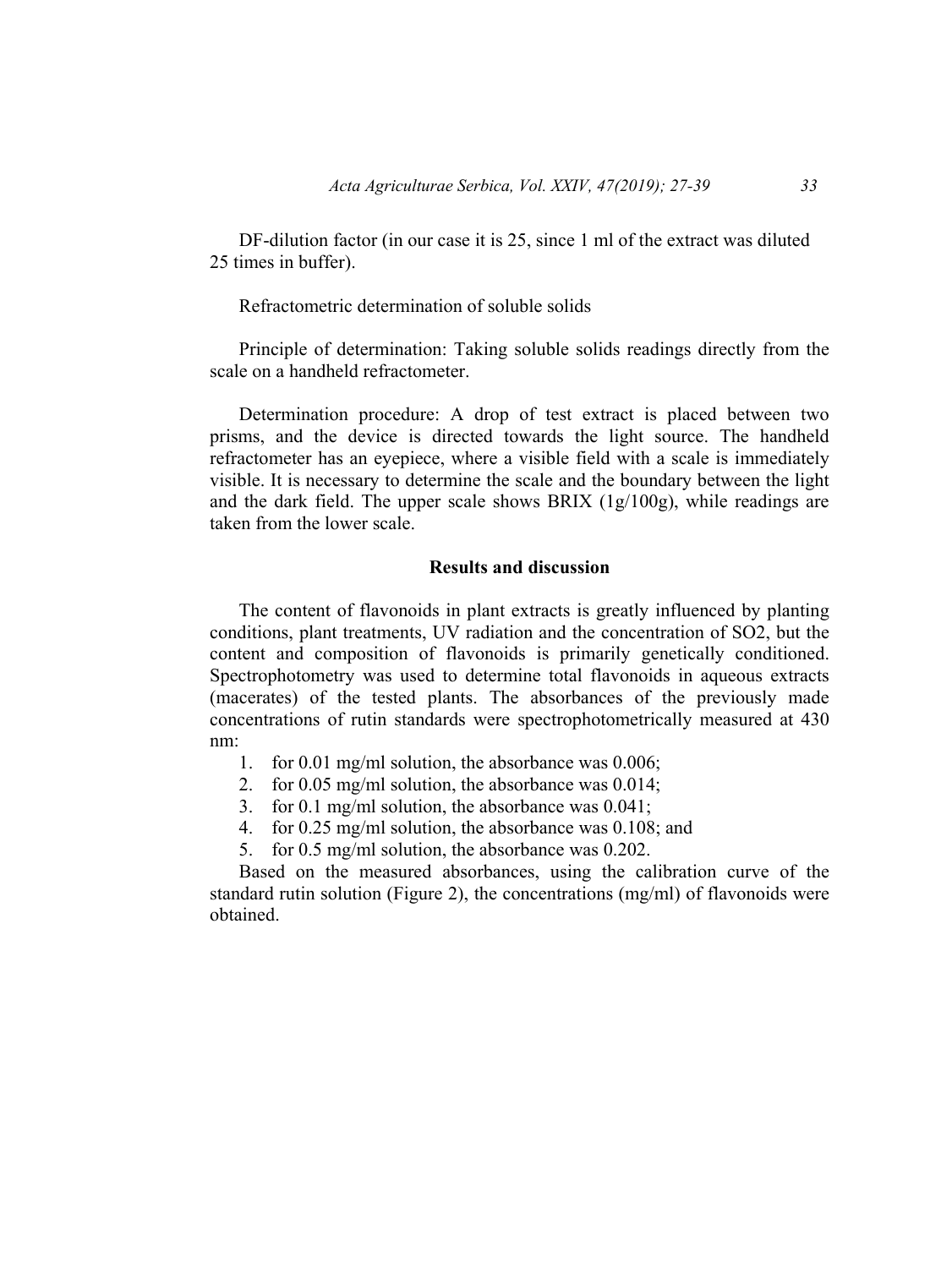

*Figure 2.* Calibration curve of rutin

The contents of flavonoids for the tested extracts, which were determined on the basis of the standard rutin curve, are given in Table 1.

| Extract                    | Absorbance | Concentration (mg/ml) |  |
|----------------------------|------------|-----------------------|--|
| Achillea millefolium L.    | 0.064      | 0.1556                |  |
| <i>Thymus serpyllum</i> L. | 0 123      | 0 2997                |  |
| Equisetum arvense L.       | 1.162      | 0.3950                |  |
| Urtica dioica L.           | ) 196      | 0.4710                |  |

*Table 1.* The contents of flavonoids in the tested extracts

The contents of total phenols were determined by the Folin-Ciocalteu method, and phenolic compounds in the macerate extracts were determined based on the calibration diagram of the standard gallic acid.

The following absorbances of various concentrations of gallic acid standards were measured at 765 nm:

- 1. for 0.05 mg / ml solution, the absorbance was 0.002;
- 2. for 0.1 mg / ml solution, the absorbance was 0.007;
- 3. for 0.25 mg / ml solution, the absorbance was 0.028;
- 4. for 1 mg / ml solution, the absorbance was 0.089;
- 5. for 2.5 mg / ml solution, the absorbance was 0.203.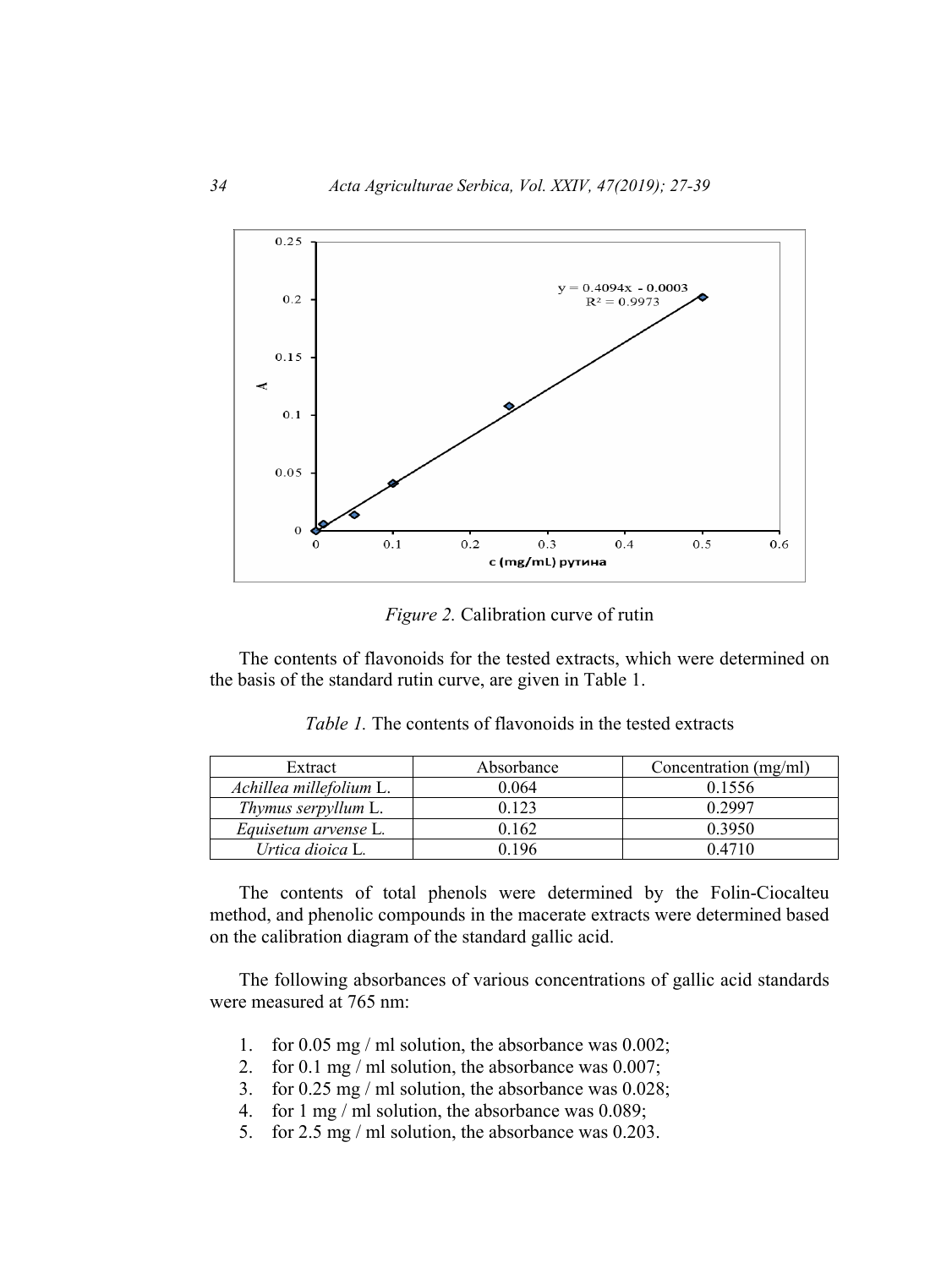Based on the calibration diagram of standard gallic acid, the content of phenolic compounds in the examined extracts was determined (Figure 3).



*Figure 3.* Gallic acid calibration diagram

The results on the content of phenolic compounds are given in Table 2.

| Extract                    | Absorbance | Concentration (mg/ml) |  |
|----------------------------|------------|-----------------------|--|
| Achillea millefolium L.    | 0 149      | 1.8061                |  |
| <i>Thymus serpyllum L.</i> | 0 194      | 2.3583                |  |
| Equisetum arvense L.       | በ 187      | 2.2724                |  |
| Urtica dioica L.           |            | 2 1 3 7 4             |  |

*Table 2.* The concentrations of phenolic compounds

The results show that the highest content of phenolic compounds was determined in wild thyme (2.3583 mg/ml), followed by field horsetail (2.2724 mg/ml) and nettle (2.1374 mg/ml), while the lowest content was obtained in yarrow (1.8061 mg/ml).

The obtained liquid extracts can be used both for foliar treatments and for water treatment. Since biostimulants are based on plant extracts rich in bioactive compounds and do not have harmful effects on human health, there is a need for further research into their mechanism of action, in particular regarding the final quality of plant products. The extracts obtained by maceration in this research contain bioactive components, and thus this paper provides the basis for further and deeper research on their use as potential biostimulators.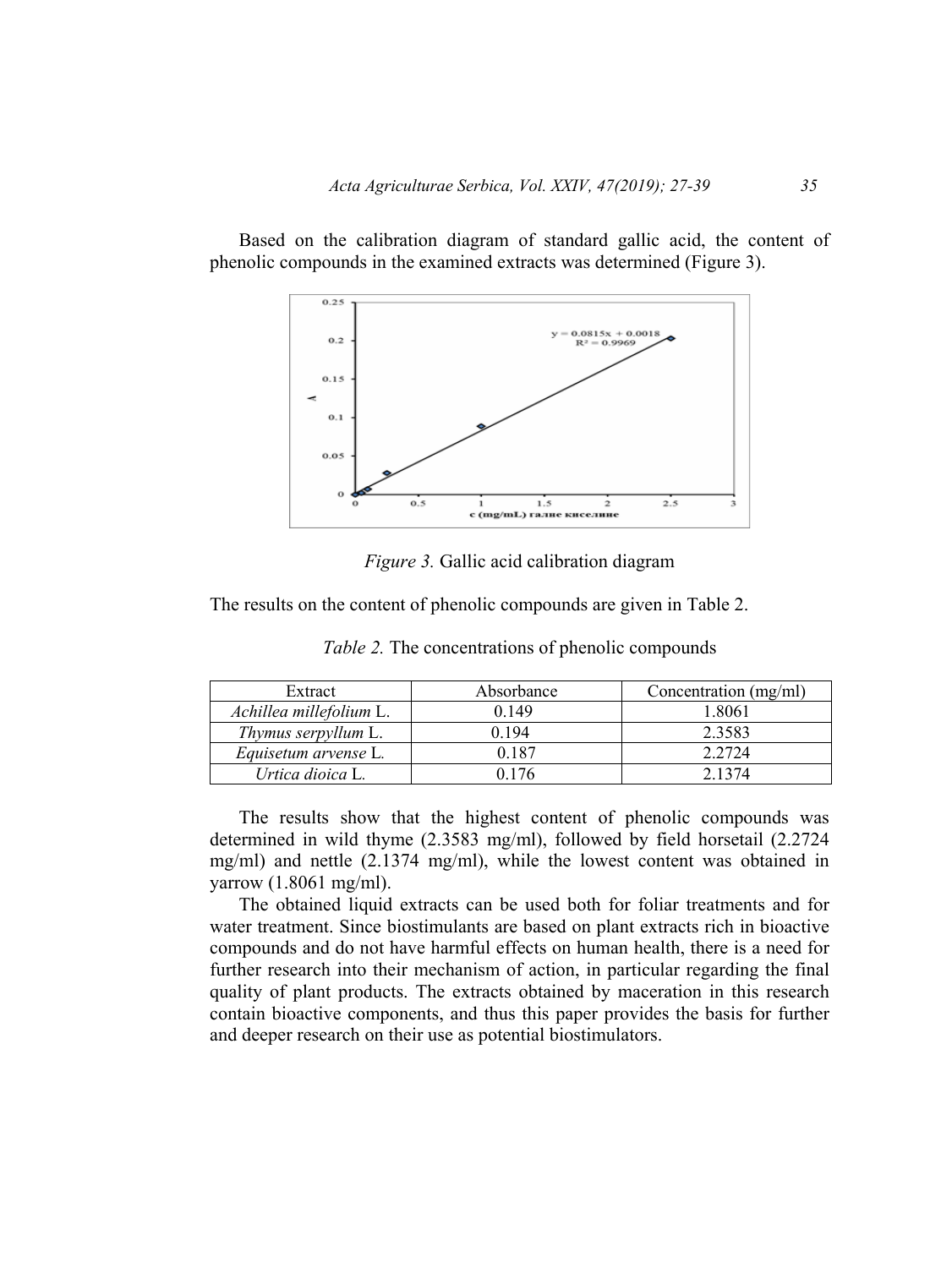The contents of total anthocyanins

| Extract                 | <b>Buffer</b> | Absorbance values at wavelengths |                  |
|-------------------------|---------------|----------------------------------|------------------|
|                         |               | $510 \text{ nm}$                 | $700 \text{ nm}$ |
| Equisetum arvense L.    | pH 1.0        | 0.0355                           | 0.0459           |
|                         | pH 4.5        | 0.0220                           | 0.0409           |
| Urtica dioica L.        | pH 1.0        | 0.0509                           | 0.0077           |
|                         | pH 4.5        | 0.0554                           | 0.0217           |
| Thymus serpyllum L.     | pH 1.0        | 0.0635                           | 0.0237           |
|                         | pH 4.5        | 0.0458                           | 0.0149           |
| Achillea millefolium L. | pH 1.0        | 0.0095                           | 0.0018           |
|                         | pH 4.5        | 0.0093                           | 0.0018           |

*Table 3.* Absorbance values for the contents of total anthocyanins

Based on the measured absorption of the prepared solutions at 510 and 700 nm wavelengths (Table 3), and the equations for determining the content of total anthocyanins, the highest contents of anthocyanins were found in extracts from nettle (3.966mg/l), followed by thyme (3.715 mg/l) and field horsetail (3.549 mg/l), and the lowest in yarrow (0.0835 mg/l).

The contents of soluble solids determined by refractometry

The contents of soluble solids are expressed in BRIX units. 1 BRIX =  $1g$ soluble solids per 100 g of solution.

| Extract                     | Soluble solids      |  |
|-----------------------------|---------------------|--|
|                             | (BRIX% at $20^0$ C) |  |
| Urtica dioica L.            | 20                  |  |
| Thymus serpyllum L.         |                     |  |
| Achillea millefolium L.     |                     |  |
| <i>Equisetum arvense L.</i> | 20                  |  |

*Table 4.* Values of Soluble Solids

The soluble solids content was the highest in nettle (2 BRIX% at  $20^{\circ}$ C) and field horsetail (2 BRIX% at  $20^{\circ}$ C), and the lowest in yarrow (1 BRIX% at  $20^{\circ}$ C). Soluble solids were mainly carbohydrates and sugars.

### **Conclusion**

The experimental results of this research showed the following: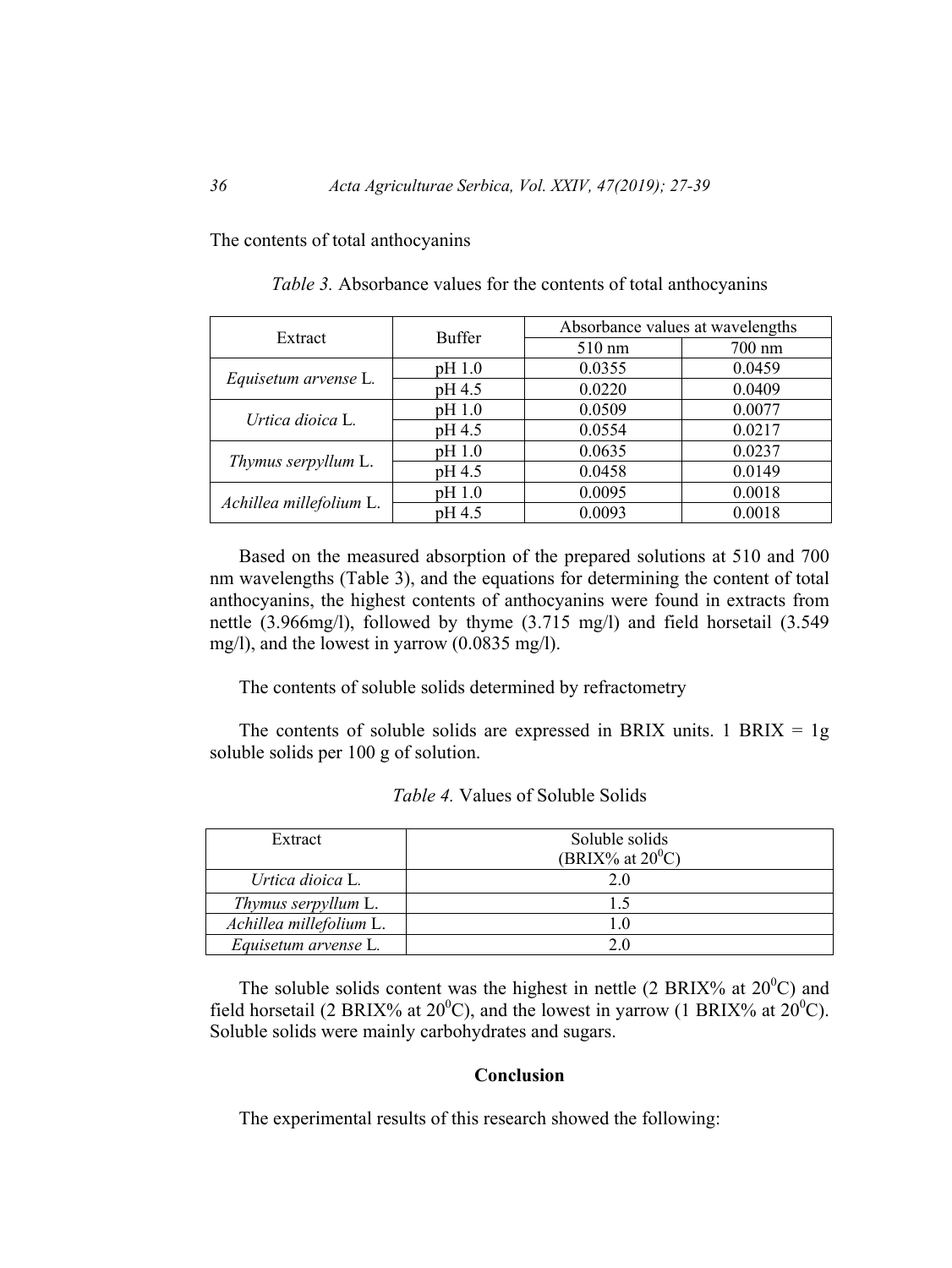- the highest content of flavonoids was determined in extracts from nettle  $(0.4794 \text{ mg/ml})$ , followed by field horsetail  $(0.3964 \text{ mg/ml})$  and thyme  $(0.3011$ mg/ml), and the lowest in yarrow (0.1570 mg/ml);

- the highest content of phenolic compounds was determined in thyme (2.3632 mg/ml), followed by field horsetail (2.2760 mg/ml) and nettle (2.1325 mg/ml), and the lowest in yarrow (1.8049 mg/ml);

- The highest content of anthocyanins was determined in extracts from nettle (3.966mg/l), followed by thyme (3.715mg/l) and field horsetail (3.549mg/l), and the lowest in yarrow (0.0835mg/l);

- The soluble solids content, determined by a handheld refractometer, was highest in nettle (2 BRIX% at 20 $^{\circ}$ C) and field horsetail (2 BRIX% at 20 $^{\circ}$ C).

The results indicate that the extracts can be used as very good biostimulators. Global requirements to reduce the use of chemical pesticides which are considered harmful to consumers govern the development and further research on extracts from various plant species as useful biostimulators to obtain quality organic products. These studies require deeper and more detailed analysis.

### **Acknowledgments**

This study was supported by the Serbian Ministry of Education, Science and Technological Development: Project No. TR 31059.

### **References**

- Jankauskiene J., Surviliene E. (2009): Influence of growth on seed germination energy and biometrical parameters of vegetables. Science Works of the Lithuanian Institute of Horticultrae and Lithuanian University of Agricultural, 29 (3): 69-77.
- Jelačić S., Beatović D., Vujošević A., Lakić N. (2006): Uticaj prirodnih biostimulatora ispororazlagajućih đubriva na kvalitet rasada bosiljka (Ocimum basilicum L.) i matičnjaka (Melissa officinnnnalis L.)", Poljoprivredna tehnika, 4: 117-123.
- Kolomaznik K., Pecha J., Friebrovà V., Janàčovà D., Vašek V. (2012): Diffusion of biostimulators into plant tissues. Heat and Mass Transfer, 48: 1505- 1512.
- Maini P. (2006): The experience of the first biostimulant, based on amin oacids and peptides:a short retrospective review on the laboratory researches and the practical results. Centro Scientifico Italiano dei Fertilizzanti, Fertilitas Agrorum, 1: 29-43.
- Oljača S. (2012): Organska poljoprivredna proizvodnja, Zadužbina Adrejević, Beograd. Ough C.S., Amerine M.A. (1988): Methods for analysis of musts and wines. Secon
- edition, Johan Wiley & sons, New York, Chichester, Brisbane, Toronto, Singapore. Tkalec M., Vinković T., Baličević R., Parađiković N. (2010): Uticaj biostimulatora na rast i razvoj paprike (Capsicum annuum L.). Acta agriculturae Serbica, 15: 83-88.
- Vlahović B., Puškarić A. (2013): Priručnik Organska poljoprivreda Šansa za agrobiznis, Novi Sad.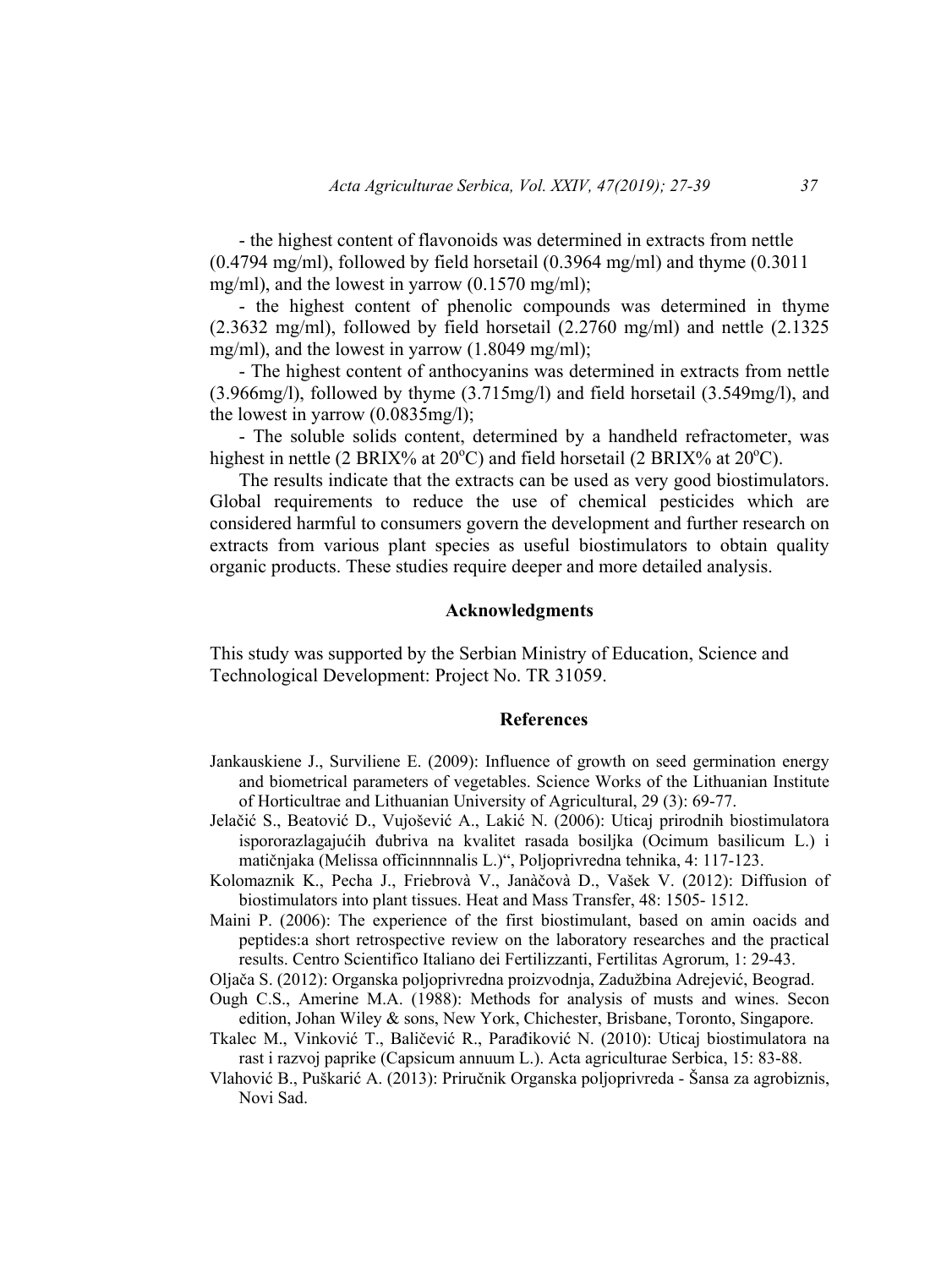- Zeljković S. (2013): Primjena biostimulatora u proizvodnji begonije (Begonija semperflorens Link.et Otto) i kadifice (Tagetes patula L.)", Doktorska disertacija. Poljoprivredni fakultet Univerziteta u Novom Sadu.
- Záborsky S., Nagy E., Szöke C. (2002): Effect of seed treatment on the emergence of inbred lines in maize (Zea maysL.). Acta Agronomica Hungarica, 50: 359-369 http://www.serbiaorganica.info/organska-poljoprivreda/